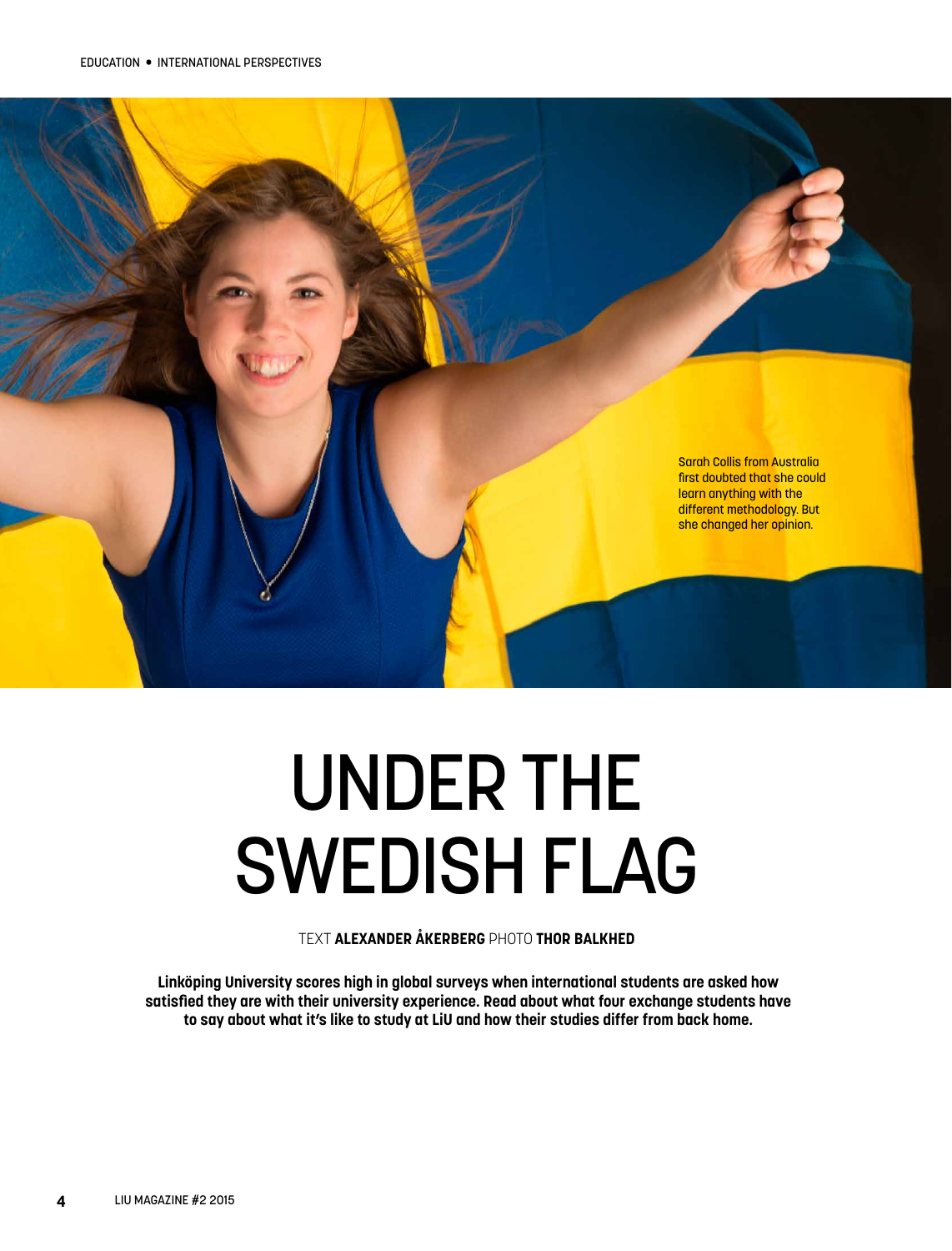# **"LiU empowers the student"**

**NAME:** Adeyemi Adedokun **AGE:** 29 **COUNTRY:** Nigeria **CITY:** Ibadan, Oyo State **STUDIES:** Intelligent Transport Systems and Logistics

**Adeyemi Adeokun from Nigeria studies Intelligent Transport Systems and Logistics. He thinks the examination system at LiU is too generous and forgiving.**

"Sweden and Nigeria has very different views on failing. When you write an exam in Nigeria and fail you have to wait another year to write it again. In Sweden you can rewrite the exam up to seven times. I think this could result in some of the Swedish students not trying their best. "



With the exception of the above, Adeyemi has only good things to say about studying at LiU. He appreciates how the university has chosen to empower the students.

"Back home in Nigeria, if you don't do as a teacher says they have the power to fail you. And there is nothing you can do about it. There are many awful examples of students who have been oppressed by their lecturers."

"In Sweden, during written exams, the students are anonymous so the lecturer can't tell who's who. Also, at the end of every course the

students give written feedback to the university regarding the course and the lecturers. And the university takes time to listen."

"I believe continuously taking feedback is a great way to improve the education. It also empowers the students and gives them an opportunity to be heard. This is something I would love to bring back to Nigeria. My time in Sweden has become something more than an education. Living and studying here has given me a whole new perspective on life."

#### **"The curiosity never ends"**

**Zahid Aslam from India studies Wireless Networks and Electronics. He became interested in LiU during his studies in Saudi Arabia.**

"I am from India but I grew up in Saudi Arabia. I came across an interesting chart that showed countries based on factors like education levels, equality and freedom of speech. In the chart, Saudi Arabia was categorised as one extreme with a more conservative way of doing things. India placed exactly in the middle and Sweden was surprisingly on the other extreme. This made me curious about the country. When I understood a lot of the biggest companies in my field originated in Sweden and LiU I really wanted to study there."

Zahid is astonished by how the project-based courses at LiU enable the students to exceed their goals and expectations.

"When we do a lab exercise or project in India we set fixed goals beforehand. This leads to the students only aiming for reachable goals and never delivering more than the expected, not pushing any boundaries. In Sweden a project can be truly time-consuming. You are free to go as deep as you want. In some way it feels like there is a never-ending support from the university, for as long as there is a need and you can justify it. At LiU the curiosity never ends."

**NAME:** Zahid Aslam **AGE:** 26 **COUNTRY:** India **CITY:** Bangalore **STUDIES:** Wireless Networks and Electronics